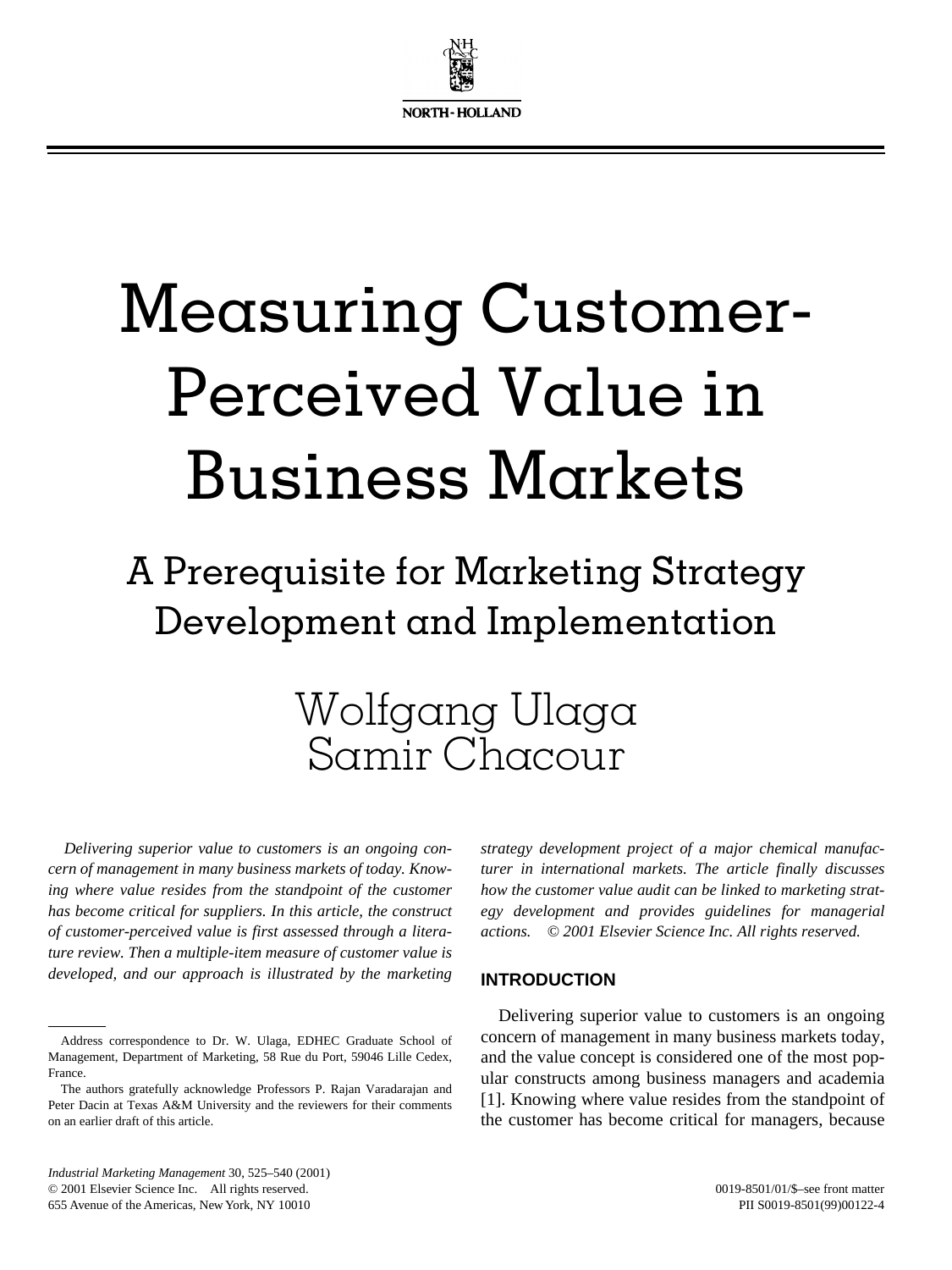## Customer value analysis is a strategic marketing tool to clarify a company's proposition to its customers.

greater levels of customer satisfaction lead to greater levels of customer loyalty and retention, positive word-ofmouth, a stronger competitive position, and, ultimately, higher market share [2–4].

In recent years, there has been a resurgence of interest in the value construct. In 1997, the Marketing Science Institute identified "value-related" issues as a research priority. In 1998, conferences such as the Annual Conference of the Academy of Marketing Science in Norfolk, Virginia, and the Annual Conference of the Industrial Marketing and Purchasing group (IMP) in Turku, Finland have given broader attention to the issue. Many researchers have investigated the construct, focusing in the past mainly on consumer products and services [5]. Research in the context of business-to-business markets, however, has been limited [6]. In industrial marketing, the value construct often has been neglected, leaving it to other disciplines, such as engineering, production management, or strategic management. Textbooks on business-to-business marketing still frequently limit the concept to the pricing chapter when comparing value pricing with other, more traditional pricing methods, such as cost-plus pricing or probability pricing.

WOLFGANG ULAGA is Professor and Head of the Marketing Department at EDHEC Graduate School of Management, Catholic University of Lille, France. He received his doctorate of business administration from the University of Paris 1, Pantheon-Sorbonne. His research interests are in the area of business marketing.

SAMIR CHACOUR is a Senior Vice President with the ISO Health Care Group, an international management consulting firm specializing in providing strategy and organization services to the health care industry. He received his engineering degree and MBA from McGill University, Montreal, Canada.

However, the value concept is of utmost importance when analyzing industrial buyer–seller relationships. Academic research currently is undergoing a paradigm shift from transaction marketing to relationship marketing [7]. In this context, the value concept is considered as a fundamental constituent of relationship marketing [1]. In fact, delivering superior value to customers is key to creating and sustaining long-term industrial relationships.

In the late 1970s and early 1980s, researchers of the Industrial Marketing and Purchasing group (IMP) developed an interactive approach investigating the nature of customer–buyer relationships within a network perspective [8–10]. In this framework, customers play an active role; they establish solid and long-term relationships with their suppliers who often develop tailor-made products and services for them.

But research on relationship value in industrial markets is still in its infancy [1]. Wilson and Jantrania have studied how value can be measured in relationship development [11] and Holmlund and Strandvik [12] offer a model of mapping perceptions in industrial buyer–seller relationships.

Value can be created in three domains: value creation through relationships with suppliers, value creation through alliance partnering, and value creation through relationships with customers [7]. In the present article, we adopt the point of view of the supplier and their need to better understand the customer's perception of value. Because perceived customer value is not easy to measure in industrial markets, the main scope of the present article is to provide a managerial tool for measuring industrial customer's perceptions of value in form of a customer value audit (CVA).

We argue that customer value analysis is more than just a pricing technique or a market research method. It is a strategic marketing tool for auditing customers' needs, positioning the company vis-à-vis its competitors, and